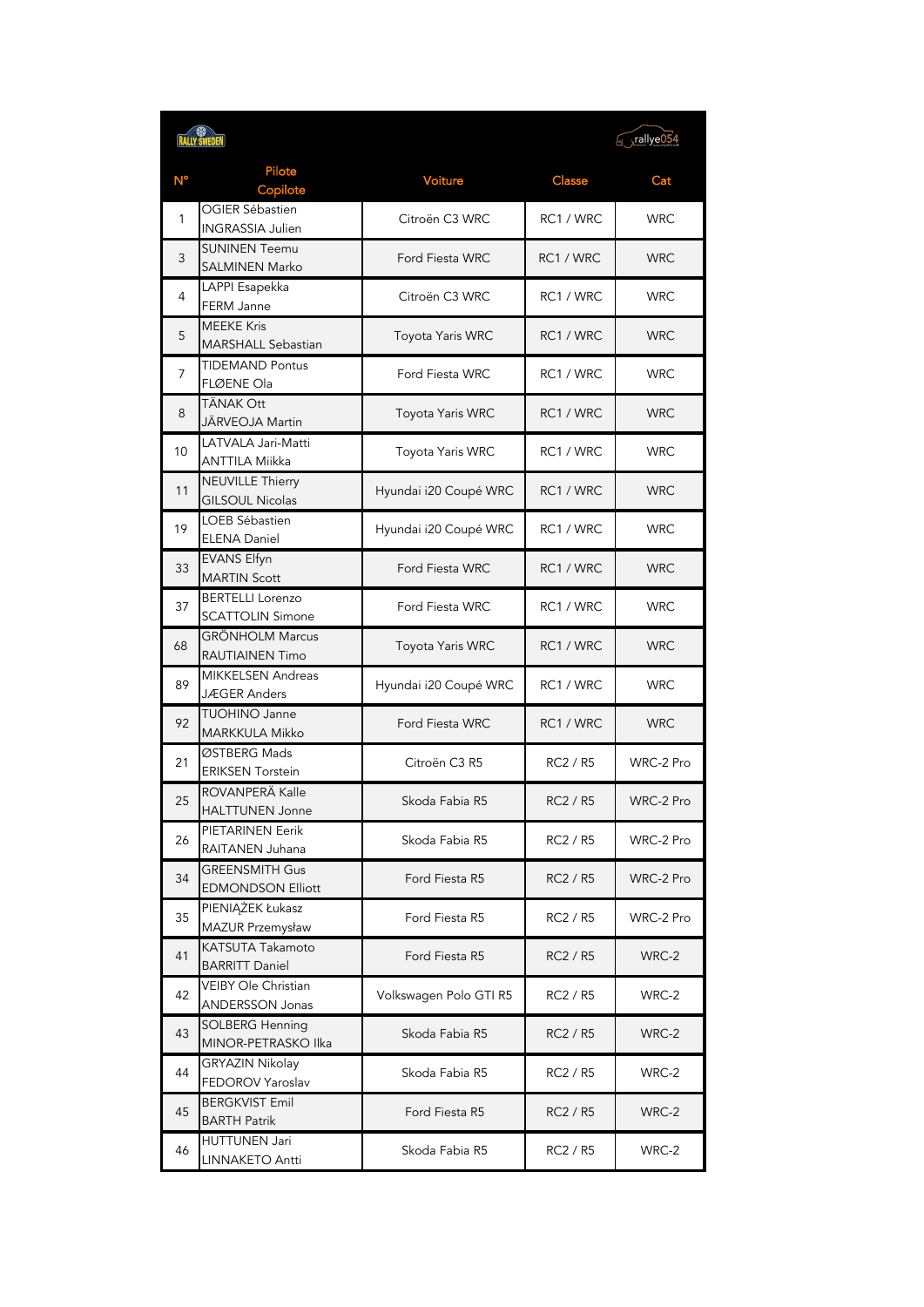| 47 | KRISTOFFERSSON Johan<br>SKJÆRMOEN Stig Run           | Volkswagen Polo GTI R5 | <b>RC2 / R5</b>  | WRC-2  |
|----|------------------------------------------------------|------------------------|------------------|--------|
| 48 | <b>LINDHOLM Emil</b><br><b>KORHONEN Mikael</b>       | Volkswagen Polo GTI R5 | <b>RC2 / R5</b>  | WRC-2  |
| 49 | <b>BERGLUND Martin</b><br><b>GEVERT Joakim</b>       | Skoda Fabia R5         | RC2 / R5         | WRC-2  |
| 50 | <b>FLODIN Patrik</b><br><b>BERGSTEN Göran</b>        | Skoda Fabia R5         | RC2 / R5         | WRC-2  |
| 51 | <b>MONELIUS Mattias</b><br><b>EDVARDSSON Nicklas</b> | Skoda Fabia R5         | <b>RC2 / R5</b>  | WRC-2  |
| 52 | <b>ERIKSSON Anton</b><br><b>ANDERSSON Lars</b>       | Skoda Fabia R5         | RC2 / R5         | WRC-2  |
| 53 | <b>STUGEMO Lars</b><br><b>LEXE Kalle</b>             | Volkswagen Polo GTI R5 | RC2 / R5         | WRC-2  |
| 54 | <b>ROMAN Joakim</b><br>GRANEBERG Ida Lidebjer        | Skoda Fabia R5         | RC2 / R5         | WRC-2  |
| 55 | YATES Rhys<br><b>MORGAN James</b>                    | Skoda Fabia R5         | <b>RC2 / R5</b>  | WRC-2  |
| 56 | <b>MOLINARO Tamara</b><br><b>GRANAI Lorenzo</b>      | Citroën C3 R5          | RC2 / R5         | WRC-2  |
| 57 | TIMUR Yigit Alpaslan                                 | Skoda Fabia R5         | <b>RC2 / R5</b>  | WRC-2  |
| 71 | RÅDSTRÖM Denis<br><b>JOHANSSON Johan</b>             | Ford Fiesta R2T        | <b>RC4 / R2T</b> | Junior |
| 72 | <b>TORN Ken</b><br><b>SIKK Kuldar</b>                | Ford Fiesta R2T        | <b>RC4 / R2T</b> | Junior |
| 73 | <b>TANNERT Julius</b><br>HINNEBERG Helmar            | Ford Fiesta R2T        | <b>RC4 / R2T</b> | Junior |
| 74 | <b>KRISTENSSON Tom</b><br>APPELSKOG Henrik           | Ford Fiesta R2T        | RC4 / R2T        | Junior |
| 75 | POOM Roland<br>JÄRVEOJA Ken                          | Ford Fiesta R2T        | <b>RC4 / R2T</b> | Junior |
| 76 | <b>SESKS Mārtiņš</b><br><b>CAUNE Krišjanis</b>       | Ford Fiesta R2T        | RC4 / R2T        | Junior |
| 77 | <b>WILLIAMS Tom</b><br><b>HALL Phil</b>              | Ford Fiesta R2T        | <b>RC4 / R2T</b> | Junior |
| 78 | SOLANS Jan<br><b>BARREIRO Mauro</b>                  | Ford Fiesta R2T        | <b>RC4 / R2T</b> | Junior |
| 79 | <b>BADIU Raul</b><br><b>LAZAR Gabriel</b>            | Ford Fiesta R2T        | RC4 / R2T        | Junior |
| 80 | <b>KNACKER Nico</b><br><b>BRAUN Tobias</b>           | Ford Fiesta R2T        | RC4 / R2T        | Junior |
| 81 | <b>OLDRATI Enrico</b><br>DE GUIO Elia                | Ford Fiesta R2T        | RC4 / R2T        | Junior |
| 82 | <b>ZALDIVAR Fabrizio</b><br>MUSSANO Fernando         | Ford Fiesta R2T        | RC4 / R2T        | Junior |
| 83 | <b>JOHNSTON Sean</b><br>KIHURANI Alexander           | Ford Fiesta R2T        | RC4 / R2T        | Junior |
| 93 | <b>BRYNILDSEN Eyvind</b><br>GULBÆK E. Veronica       | Skoda Fabia R5         | RC2 / R5         |        |
| 94 | <b>JANSSON Jacob</b><br><b>GUSTAVSSON Stefan</b>     | Ford Fiesta R5         | RC2 / R5         |        |
| 95 | JONASSON Jörgen<br><b>JONASSON Nicklas</b>           | Skoda Fabia R5         | RC2 / R5         |        |